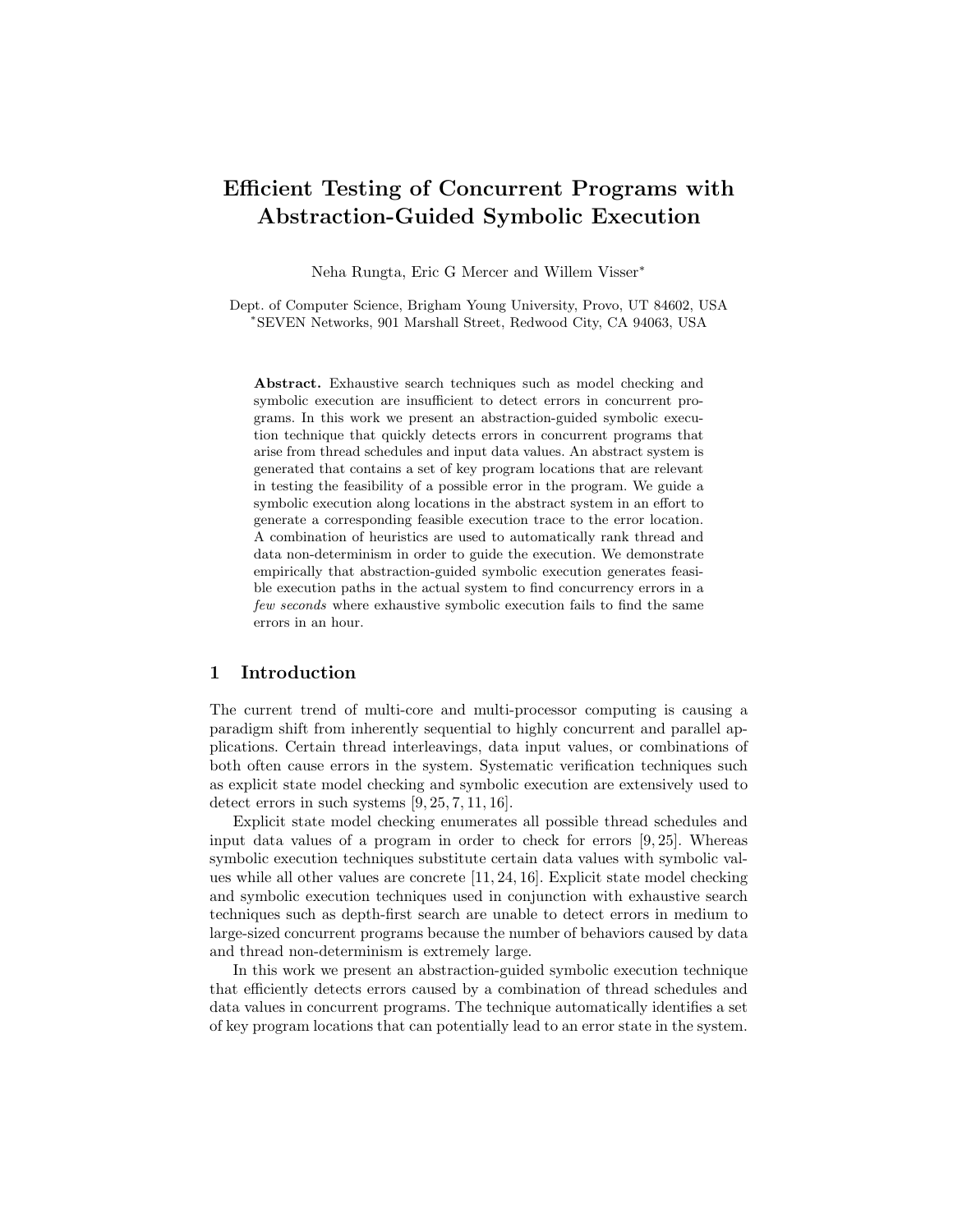The symbolic execution is then guided along these locations in an attempt to generate a feasible execution path to the error state. This allows the execution to focus in parts of the behavior space that are more likely to contain an error and decrease the total time required to detect errors.

A set of target locations that represent a possible error in the program is provided as input to generate an abstract system. The input target locations are either generated from static analysis warnings, imprecise dynamic analysis techniques, or user-specified reachability properties. We automatically generate an abstract system containing locations that are relevant in verifying the reachability of the target locations using control and data dependence analyses. The abstract system contains call sites, conditional branch statements, data definitions, and synchronization points in the program that lie along control paths from the start of the program to the target locations. The program locations in the abstract system do not contain any thread information or data values.

We systematically guide the symbolic execution toward locations in the abstract system in order to reach the target locations. A combination of heuristics are used to automatically pick thread identifiers and input data values at points of thread and data non-determinism respectively. The abstract system simply provides locations of interest in reaching the target locations. We do not verify or search the abstract system like most other abstraction refinement techniques [3, 8]. At points in the execution when we are unable to guide the program execution further along a sequence of locations (e.g. a particular conditional statement) we refine the abstract system by adding program statements that re-define the variables of interest.

We demonstrate in an empirical analysis, on benchmarked multi-threaded Java programs and the JDK 1.4 concurrent libraries, that locations in the abstract system can be used to generate feasible execution paths to the target locations. We show that the abstraction guided-technique can find errors in multithreaded Java programs in a few seconds where exhaustive symbolic execution is unable to find the errors within a time bound of an hour.

## 2 Overview

A high-level overview of the technique is shown in Fig. 1.

**Input:** The input to the technique is a set of target locations,  $L_t$ , that represent a possible error in the program. The target locations can either be generated using a static analysis tool or a user-specified reachability property. The lockset analysis, for example, reports program locations where lock acquisitions by unique threads may lead to a deadlock [5]. In this case, the target locations are the set of lock acquisition locations generated by the lockset analysis.

Abstract System: An abstraction of the program is generated using standard control and data dependence analyses on control flow graphs. Location  $l_3$  is a single target location in Fig. 1. The possible execution of location  $l_3$  is control dependent on the *true* branch of the conditional statement  $l_2$ . Two definitions of variable a at locations  $l_0$  and  $l_1$  reach the conditional statement  $l_2$ ; hence,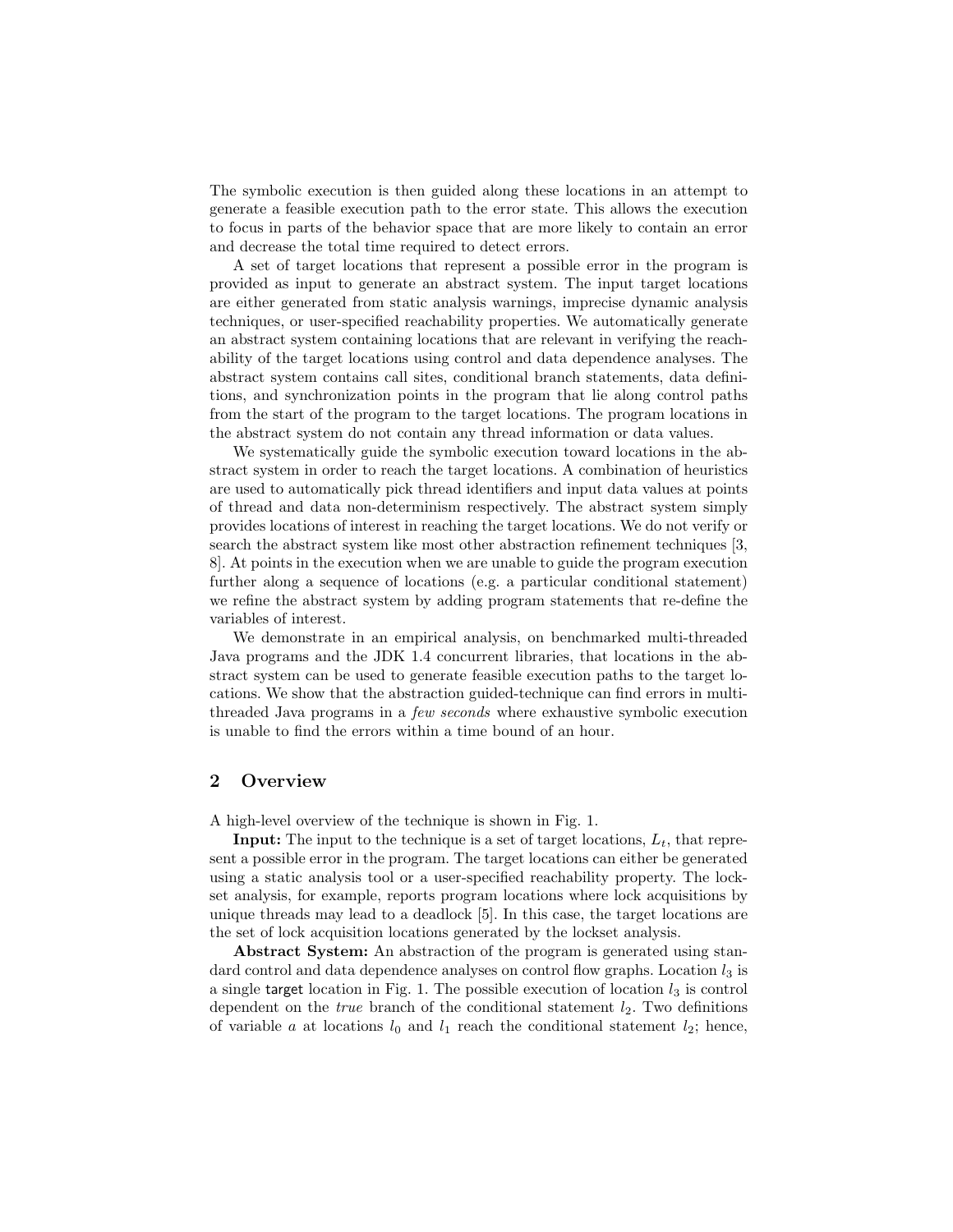

Fig. 1. Overview of the abstraction-guided symbolic execution technique

locations  $l_0$ ,  $l_1$ , and  $l_2$  are part of the abstract system because they are directly relevant in testing the reachability of  $l_3$ .

Abstraction-Guided Symbolic Execution: The symbolic execution is guided along a sequence of locations (an abstract trace:  $\langle l_0, l_2, l_3 \rangle$ ) in the abstract system. The program execution is guided using heuristics to intelligently rank the successor states generated at points of thread and data non-determinism. The guidance strategy uses information that  $l_3$  is control dependent on the *true* branch of location  $l_2$  and in the ranking scheme prefers the successor representing the true branch of the conditional statement.

Refinement: When the symbolic execution cannot reach the desired target of a conditional branch statement in an abstract trace, we refine the abstract system and the abstract trace by adding program statements that re-define the variables in the branch predicate. If we cannot generate the successor state for the true branch of the conditional statement while guiding along  $\langle l_0, l_2, l_3 \rangle$  in Fig. 1 then the refinement automatically adds another definition of a to the abstract trace resulting in  $\langle l_1, l_0, l_2, l_3 \rangle$ . It is possible that different threads define the variable a at locations  $l_1$  and  $l_0$ .

Output: When the guided symbolic execution technique discovers a feasible execution path, the path describes various conditions that lead to the target locations.

## 3 Program Model and Semantics

To simplify the presentation of the guided symbolic execution we describe a simple programming model for multi-threaded and object-oriented systems. The restrictions, however, do not apply to the techniques presented in this work and the empirical analysis is conducted on Java programs. Our programs contain conditional branch statements, procedures, basic data types, complex data types supporting polymorphism, threads, exceptions, assertion statements, and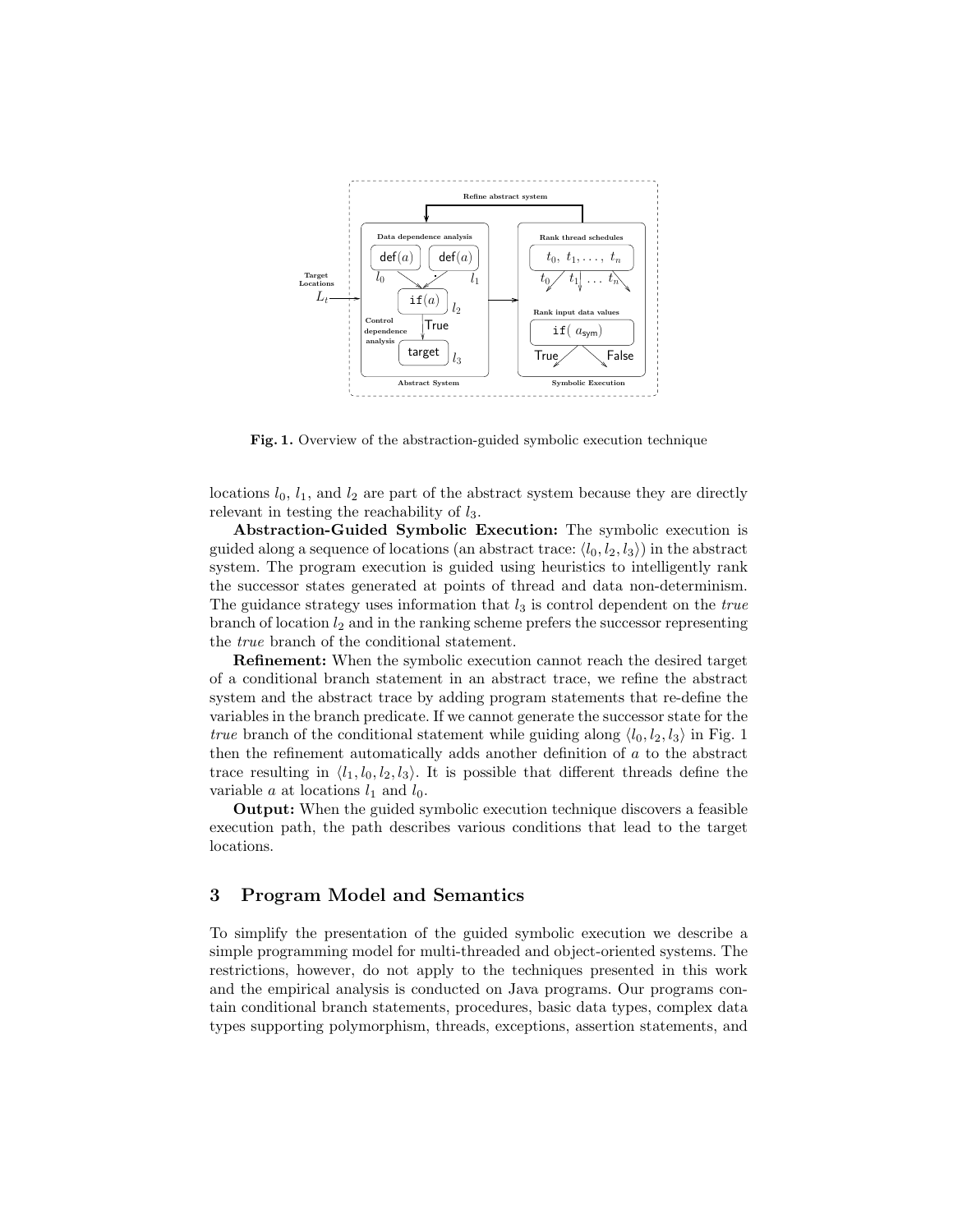| 1: Thread $A\{$<br>2:<br>$\cdots$<br>public void run(Element elem){<br>3:<br>lock(elem)<br>4:<br>5:<br>check(elem)<br>unlock(elem)<br>6:<br>7:<br>public void check (Element elem)<br>8:<br>if $elem.e > 9$<br>9:<br>Throw Exception<br>10:<br>$11: \{\}$ | 1: Thread $B \{$<br>$2: \ldots$<br>3:<br>public void run(Element $elem$ ){<br>$int x$ /* Input Variable */<br>4:<br>5:<br>if $x > 18$<br>6:<br>lock(elem)<br>7:<br>$elem.\text{reset}()$<br>unlock(elem)<br>8:<br>9:<br>$\{ \}$ | 1: Object Element{<br>$2:$ int $e$<br>3:<br>$\cdots$<br>4: public Element() $\{$<br>5: $e := 1$<br>6:<br>public void reset() $\{$<br>7:<br>$e := 11$<br>8:<br>9:<br>- } } |
|-----------------------------------------------------------------------------------------------------------------------------------------------------------------------------------------------------------------------------------------------------------|---------------------------------------------------------------------------------------------------------------------------------------------------------------------------------------------------------------------------------|---------------------------------------------------------------------------------------------------------------------------------------------------------------------------|
| a                                                                                                                                                                                                                                                         | b                                                                                                                                                                                                                               | . C                                                                                                                                                                       |

Fig. 2. An example of a multi-threaded program with two threads: A and B.

an explicit locking mechanism. The threads are separate entities. The programs contain a finite number of threads with no dynamic thread creation. The threads communicate with each other through shared variables and use explicit locks to perform synchronization operations. The program can also seek input for data values from the environment.

In Fig. 2 we present an example of such a multi-threaded program with two threads A and B that communicate with each other through a shared variable, elem, of type Element. Thread A essentially checks the value elem.e at line 9 in Fig. 2(a) while thread B resets the value of *elem.e* in Fig. 2(b) at line 7 by invoking the reset function shown in Fig.  $2(c)$ . We use the simple example in Fig. 2 through the rest of the paper to demonstrate how the guided symbolic execution technique works.

A multi-threaded program, M, is a tuple  $\langle C_s, V_c, D_{sym} \rangle$  where  $C_s$  is a set of threads  $\{T_0, T_1, \ldots, T_{u-1}\}\$ ,  $V_c$  is a finite set of concrete variables, and  $D_{sym}$  is a finite set of all data input variables in the system. Each thread,  $\mathcal{T}_i$ , has an unique identifier id where  $id \rightarrow \{0, 1, \ldots, u-1\}$  and a set of local variables.

A runtime environment implements an interleaving semantics over the threads in the program. The runtime environment operates on a program state  $s$  that contains: (1) valuations of the variables in  $V_c$ , (2) for each thread,  $\mathcal{T}_i$ , values of its local variables, runtime stack, and its current program location, (3) the symbolic representations and values of the variables in  $D_{sym}$ , and (4) a path constraint,  $\phi$ , (a set of constraints) over the variables in  $D_{sum}$ . The path constraint is represented in some first-order logic formula that can be solved using a theorem prover or a constraint solver. The runtime environment provides a set of functions to access certain information in a program state, s:

- getCurrentLoc(s) returns the current program location of the most recently executed thread in state s.
- $getLoc(s, i)$  returns the current program location of the thread with identifier  $i$  in state  $s$ .
- getEnabledThreads(s) returns a set of identifiers of the threads enabled in s. A thread is enabled if it is not blocked (not waiting to acquire a lock).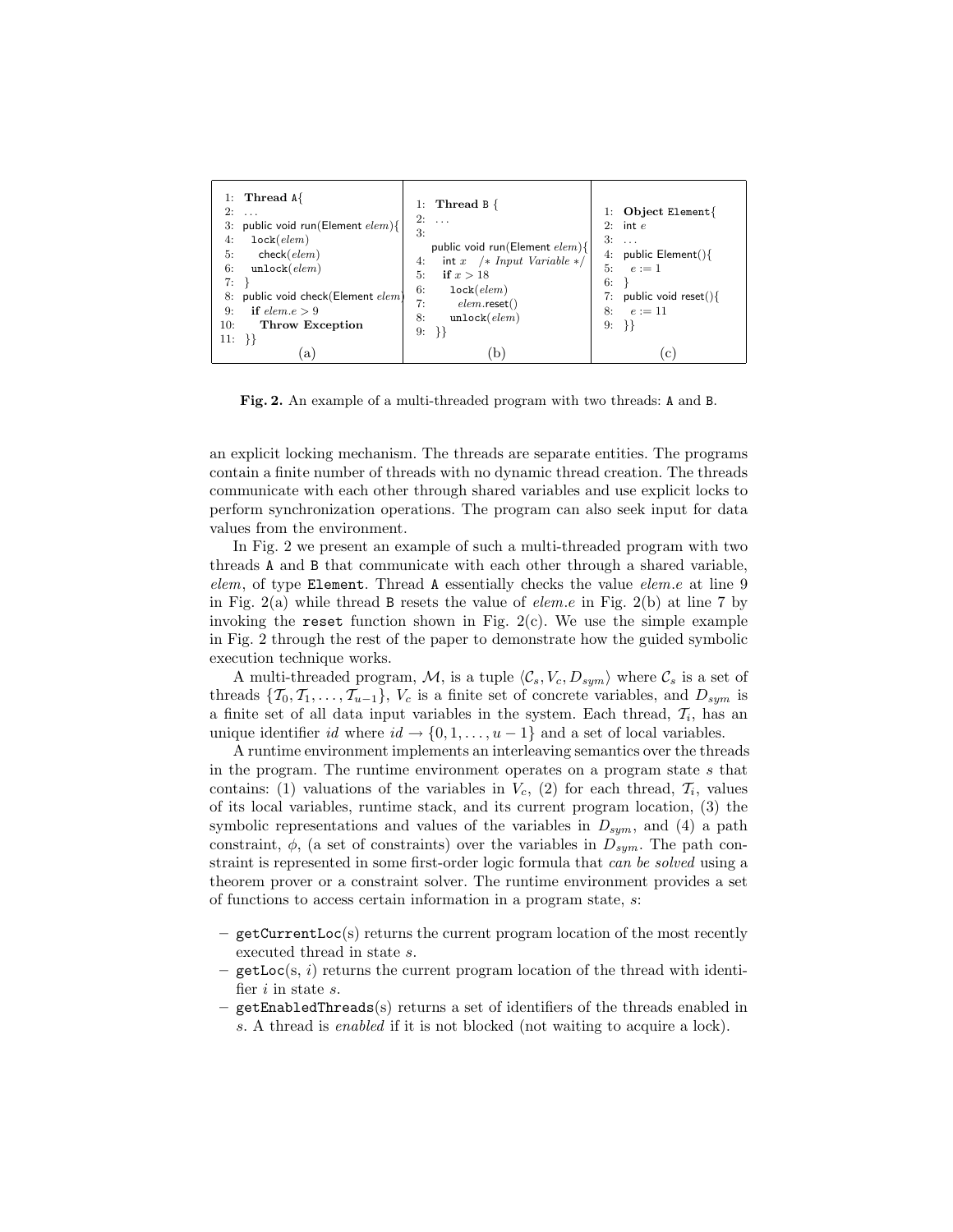Given a program state, s, the runtime environment generates a set of successor states,  $\{s_0, s_1, \ldots, s_n\}$ . To generate all successors of a given state, the runtime environment systematically generates the successor states based on the following rules  $\forall i \in \texttt{getEnabledThreads}(s) \land l := \texttt{getLoc}(s, i)$ :

- 1. If l is a conditional branch with symbolic primitive data types in the branch predicate, P, the runtime environment can generate at most two possible successor states. It can assign values to variables in  $D_{sym}$  to satisfy the path constraint  $\phi \wedge P$  for the target of the true branch or satisfy its negation  $\phi \wedge \neg P$  for the target of the false branch.
- 2. If l accesses an uninitialized symbolic complex data structure  $o_{sym}$  of type  $T$ , then the runtime environment generates multiple possible successor states where  $o_{sum}$  is initialized to: (a) null, (b) references to new objects of type T and all its subtypes, and (c) existing references to objects of type T and all its subtypes.
- 3. If neither rule 1 or 2 are satisfied, then the runtime environment generates a single successor state obtained by executing l in thread  $\mathcal{T}_i$ .

In the initial program state,  $s<sub>0</sub>$ , the current program location of each thread is initialized to its corresponding start location while the variables in  $D_{sym}$  are assigned a symbolic value  $v_{\perp}$  that represents an uninitialized value.

A state  $s_n$  is reachable from the initial state  $s_0$  if using the runtime environment we can find a non-zero sequence of states  $\langle s_0, s_1, \ldots, s_n \rangle$  that leads from  $s_0$  to  $s_n$  such that  $\forall \langle s_i, s_{i+1} \rangle$ ,  $s_{i+1}$  is a successor of  $s_i$  for  $0 \le i \le n-1$ . Such a sequence of program states represents a feasible execution path through the system. The sequence of program states provides a set of concrete data values and a valid path constraint over the symbolic values. The reachable state space, S, can be generated using the runtime environment where  $S := \{s \mid \exists \langle s_0, \ldots, s \rangle\}.$ 

## 4 Abstraction

In this work we create an abstract system that contains program locations relevant in checking the reachability of the target program locations and use the abstraction to guide the symbolic execution. The control flow of the system and dependence relationships between the program locations and the target locations are used to construct the abstract system.

#### 4.1 Background definitions

A control flow graph (CFG) of a procedure in a system is a directed graph  $\langle L, E \rangle$ where  $L$  is a set of uniquely labeled program locations in the procedure while  $E \subseteq L \times L$  is the set of edges that represents the possible flow of execution between the program locations. Each CFG has a start location  $l_{start} \in L$  and an end location  $l_{end} \in L$ .

For a system with p procedures the control flow of the entire system is  $\langle \mathcal{L}, \mathcal{E} \rangle$ where  $\mathcal{L} := \bigcup_{0 \leq i \leq p} L_i$  and  $\mathcal{E} := \bigcup_{0 \leq i \leq p} E_i$ . We define the following functions to access information about the locations and edges in the CFGs: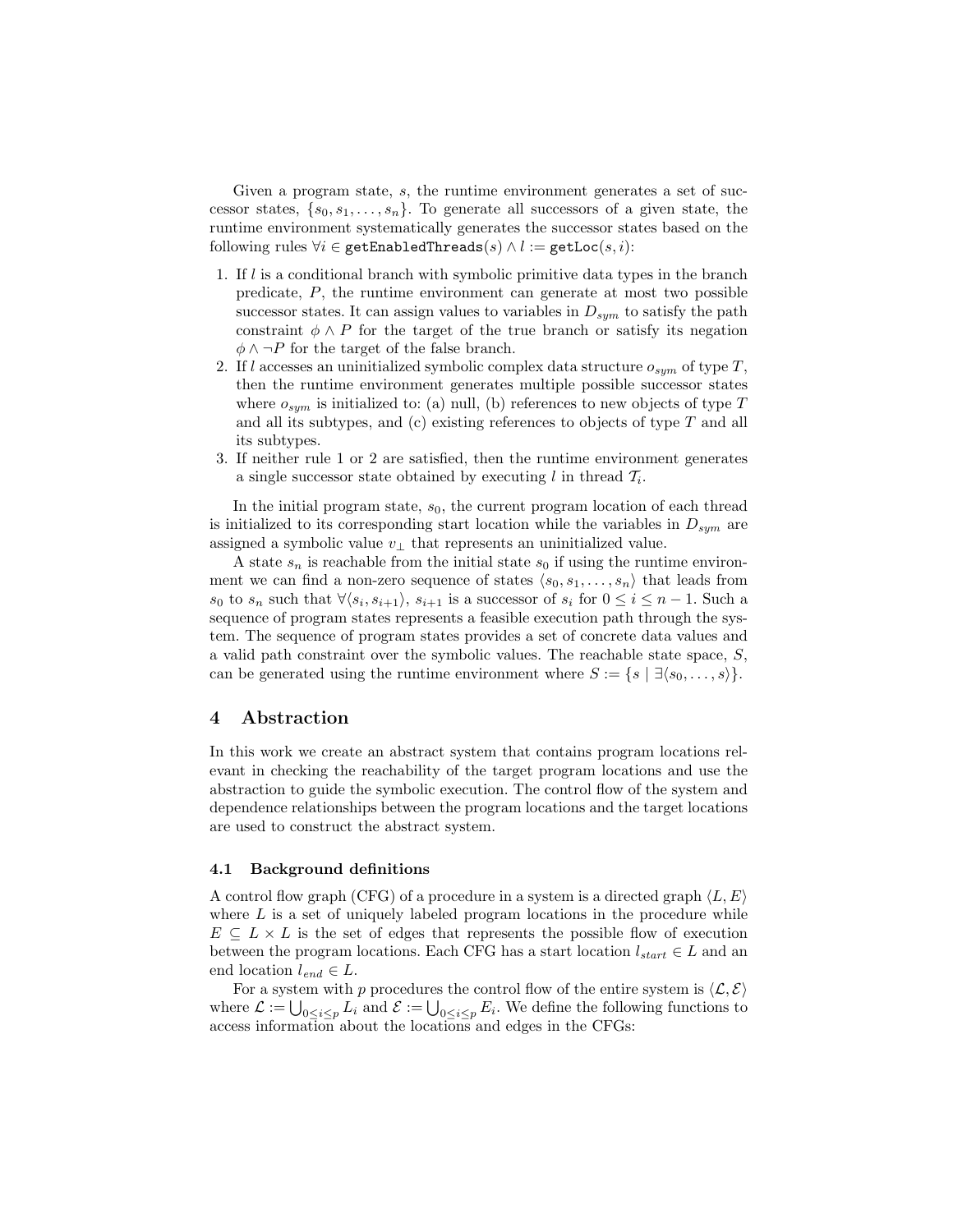- start(l) returns true iff l is a start location.
- end(l) returns true iff l is an end location.
- call site  $(l)$  returns true if  $l$  is a call site that invokes a procedure.
- branch(l) returns true iff l is a conditional branch statement.
- aquireLock $(l)$  returns true iff  $l$  acquires a lock.
- releaseLock $(l, l')$  returns true iff l releases a lock that is acquired at l'.
- − callEdge $(l,l')$  returns true iff callSite $(l) \wedge {\tt start}(l') \wedge l$  invokes  $l'.$

There are two kinds of paths that denote the control flow in the system: a path within a CFG (intraprocedural path) and a path across different CFGs (interprocedural path). An intraprocedural or interprocedural path is simply a non-zero sequence of locations  $(q := \langle l_i \ldots, l_{i+n} \rangle)$  that satisfies certain conditions. The intraprocedural and interprocedural paths are defined using the following functions respectively:

- cfgPath $(l_i, l_n)$  returns true iff  $\exists \langle l_i, \ldots, l_n \rangle, (l_j, l_{j+1}) \in \mathcal{E}$  for  $i \leq j \leq n-1$ .
- $-$  icfgPath $(l_i, l_n)$  returns true iff  $\exists \langle l_i, \ldots, l_n \rangle, (l_j, l_{j+1}) \in \mathcal{E} \vee$ callEdge $(l_j, l_{j+1})$ for  $i \leq j \leq n-1$ .

The icfgPath function describes a path between two locations across different procedures that does not contain any return  $(l_{end})$  locations; it is a sequence of calls required to reach a particular procedure.

Data and control dependences are an integral part in constructing the abstract system. The dependence analyses are defined along intraprocedural paths in the CFG. Data dependence is primarily based on reaching definitions; whereas control dependence is determined by whether the outcomes of branch predicates in conditional statements affect the reachability of certain locations. We define the following functions for the dependence analyses as:

- $-$  postDom $(l_i, l_n)$  returns true iff  $\forall \langle l_i, \ldots, l_m \rangle$ ,  $\texttt{cfgPath}(l_i, l_m) \land \texttt{end}(l_m) \land \exists (l_j == l_j)$  $l_n$ ) for  $i + 1 \leq j \leq m$ .
- defines(l, v) returns true if l defines variable v.
- uses $(l, v)$  returns true iff l uses variable v.
- $-$  reaches $(l_i, l_n)$  returns true iff  $\exists \langle l_i, \ldots, l_n \rangle, \ \texttt{cfgPath}(l_i, l_n) \wedge \texttt{defines}(l_i, v) \wedge$  $\neg$ defines $(l_j, v) \wedge$ uses $(l_n, v)$  for  $i + 1 \leq j \leq n - 1$ .
- $-$  controlD $(l_i, l_n)$  returns true iff  $\exists \langle l_i, \ldots, l_n \rangle,$   $\texttt{cfgPath}(l_i, l_n) \land \texttt{branch}(l_i) \land$  $\texttt{postDom}(l_j,l_n) \wedge \neg \texttt{postDom}(l_i,l_n) \text{ for } i+1 \leq j \leq n-1.$

#### 4.2 Abstract System

The locations in an abstract system, A, are a subset of the locations in the control flow of the entire system. The abstract system contains locations that are call sites, conditional branch statements, data definitions, and synchronization operations that lie along control paths from the start of the program to the target locations.

The abstract system is a directed graph  $\mathcal{A} := \langle L_{\alpha}, E_{\alpha} \rangle$  where  $L_{\alpha} \subseteq \mathcal{L}$  is the set of program locations while  $E_{\alpha} \subseteq L_{\alpha} \times L_{\alpha}$  is the set of edges. The abstract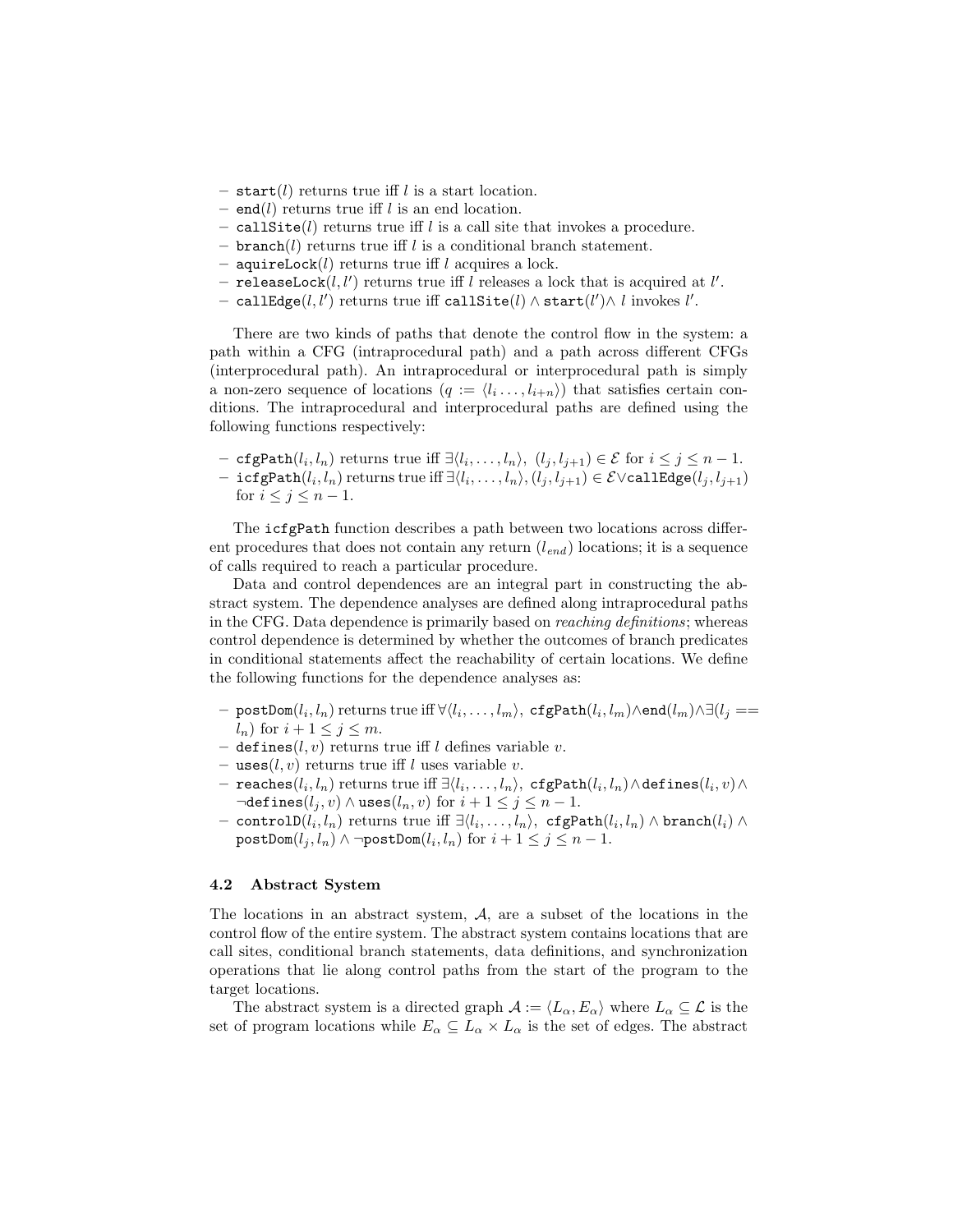system is constructed based on the set of input target locations  $L_t$  and the CFGs of the system  $\langle \mathcal{L}, \mathcal{E} \rangle$ . We initialize the set of abstract locations,  $L_{\alpha}$ , with the set of target locations  $L_t$  and the set of all possible start locations of the program  $L_s$ . The set  $L_s$  contains the start location of each thread,  $\mathcal{T}_i$ , in the system. We initialize the set  $L_{\alpha} := L_t \cup L_s$  and iteratively add locations,  $l \in \mathcal{L}$ , to  $L_{\alpha}$  if one of the following four equations is satisfied. We continue to add locations until we reach a fixpoint, re-evaluating the four equations each time a location is added.

$$
\exists l_t \in L_t, l_s \in L_s, l' \in \mathcal{L}, [\texttt{icfgPath}(l, l_t) \land \texttt{icfgPath}(l', l_t)] \land [\texttt{icfgPath}(l_s, l) \land \texttt{icfgPath}(l_s, l')] \land [\texttt{callEdge}(l, l') \lor \texttt{callEdge}(l', l)] \qquad (1)
$$

The call sites are added to  $L_{\alpha}$  one at a time by satisfying Eq. (1); the call sites are part of method sequences such that invoking a particular sequence leads from the start of the program to a procedure containing a target location. In addition to the call sites, start locations of the procedures invoked by the call sites are also added one at a time to the set of locations  $L_{\alpha}$  when Eq. (1) evaluates to true.

$$
\exists l_{\alpha} \in L_{\alpha}, l' \in \mathcal{L}, \left[ \text{cfgPath}(l, l_{\alpha}) \land \text{cfgPath}(l', l_{\alpha}) \right] \land \left\{ \left[ \text{cfgEdge}(l, l') \land \text{controlD}(l, l') \land \text{controlD}(l, l_{\alpha}) \right] \lor \left[ \text{cfgEdge}(l', l) \land \text{controlD}(l', l) \land \text{controlD}(l', l_{\alpha}) \right] \right\}
$$
\n(2)

Conditional branch statements that determine the reachability of the locations that are already present in the abstract system are added to  $L_{\alpha}$  whenever Eq. (2) is satisfied. The branch statements that result from any nested control dependence are also added. Furthermore, the immediate target of a conditional branch statement is added when Eq. (2) evaluates to true where the execution of the target depends on the same branch outcome as  $l_{\alpha}$ . This allows the desired target of the branch to be encoded in the abstract trace.

$$
\exists l_{\alpha} \in L_{\alpha}, \ \mathsf{cfgPath}(l, l_{\alpha}) \land \mathsf{defines}(l, v) \land \n\mathsf{isBranch}(l_{\alpha}) \land \mathsf{uses}(l_{\alpha}, v) \land \mathsf{reaches}(l, l_{\alpha})
$$
\n(3)

Locations that define variables used in branch predicates at the conditional statements in  $L_{\alpha}$  are added if Eq. (3) is satisfied. To compute the reaching definitions we conservatively compute the alias information based on the notion of maybe an alias. If two variables in a given procedure can be aliases of one another we assume they are aliases. In the reaches function the alias information is only propagated along a path in the CFG; in other words at an intraprocedural level (single procedure). The alias computation does not consider aliases among variables passed as parameters to different procedures. This restriction allows us to generate a smaller set of locations in the abstract system and we rely on refinement to find other definitions if/when they are needed.

$$
\exists l_{\alpha} \in L_{\alpha}, \ [\texttt{cfgPath}(l, l_{\alpha}) \land \texttt{acquireLock}(l)] \lor \ [\texttt{cfgPath}(l_{\alpha}, l) \land \texttt{releaseLock}(l, l_{\alpha})]
$$
\n(4)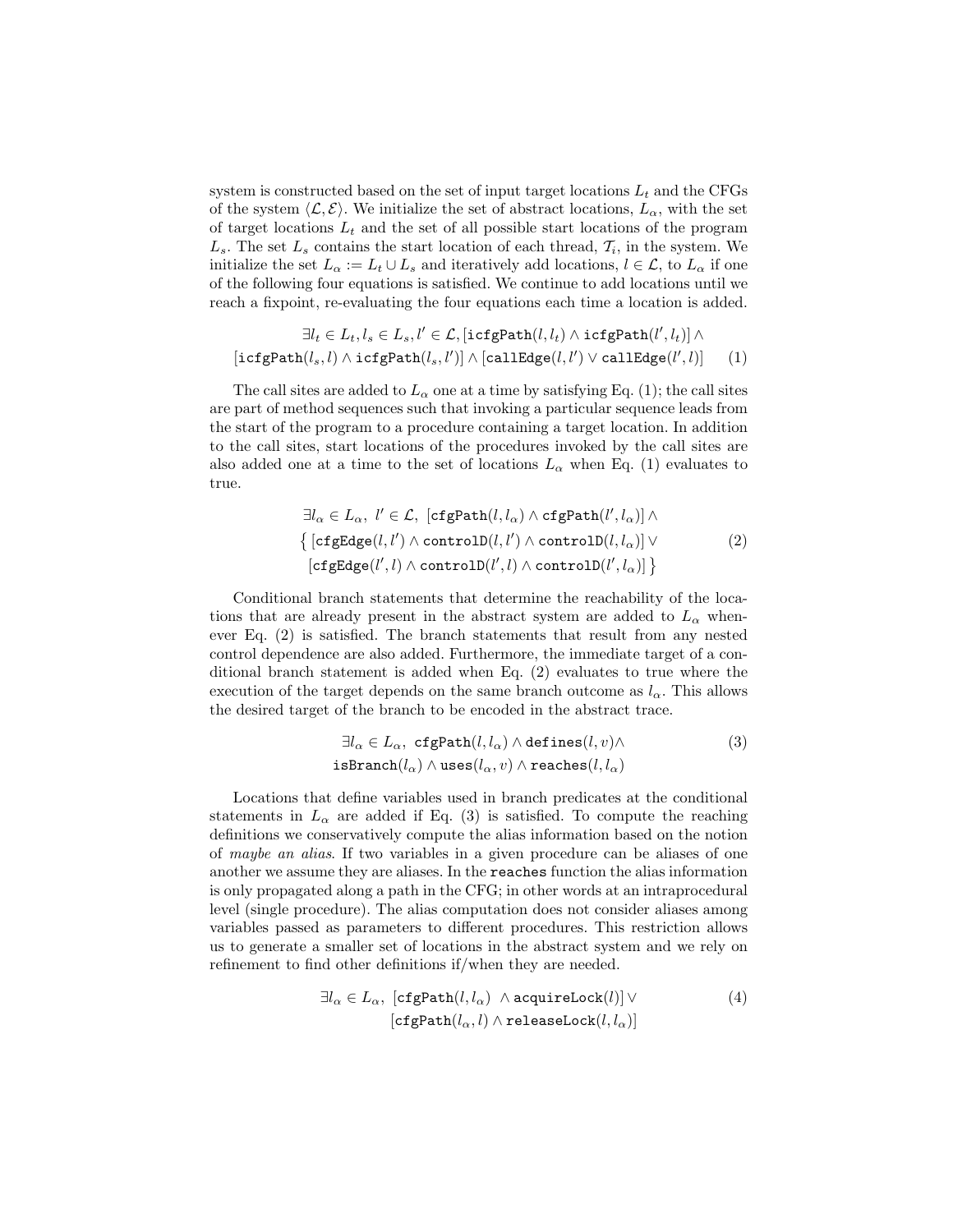

Fig. 3. The abstract system for Fig. 2: (a) Initial Abstract System. (b) Additions to the abstract system after refinement.

Eq. (4) adds locations for synchronization operations. Locations where locks are relinquished corresponding to the lock acquisition locations are also added to  $L_{\alpha}$  using the releaseLock function.

Termination: Loops and recursive procedure calls can cause cyclic dependencies between different branch statements, data definitions, and call sites. Program locations that are part of cyclic dependencies, however, are added only once to  $L_{\alpha}$  since  $L_{\alpha}$  is a set of unique locations; this guarantees termination.

Finally, edges are added between the different locations in the abstract system. An edge between any two locations  $l_{\alpha}$  and  $l'_{\alpha}$  in  $L_{\alpha}$  is added to  $E_{\alpha}$  if either Eq. (5) or Eq. (6) evaluates to true.

$$
\exists \langle l_{\alpha}, l_i, \dots, l_n, l_{\alpha}' \rangle, \ \mathsf{cfgPath}(l_{\alpha}, l_{\alpha}') \land l_j \notin L_{\alpha} \ \text{for} \ i \leq j \leq n \tag{5}
$$

$$
\mathtt{calledge}(l_\alpha, l'_\alpha) \qquad \quad \ \ (6)
$$

The abstract system for the example in Fig. 2 where the target location is line 10 in the check method in Fig. 2(a) is shown in Fig. 3(a). Locations  $l_0$  and  $\alpha_0$  in Fig. 3(a) are the two start locations of the program. The target location,  $l_5$ , represents line 10 in Fig. 2(a). Location  $l_2$  is a call site that invokes start location  $l_3$  that reaches target location  $l_5$ . The target location is control dependent on the conditional statement at line 9 in Fig. 2(a); hence,  $l_4$  is part of the abstract system in Fig. 3(a). The locations  $l_1$  and  $l_6$  are the lock and unlock operations. The abstract system shows Thread B is not currently relevant in testing the reachability of location  $l_5$ .

### 4.3 Abstract Trace Set

The input to the guided symbolic execution is an abstract trace set. The abstract trace set contains sequences of locations generated on the abstract system,  $A$ , from the start of the program to the various target locations in  $L_t$ . We refer to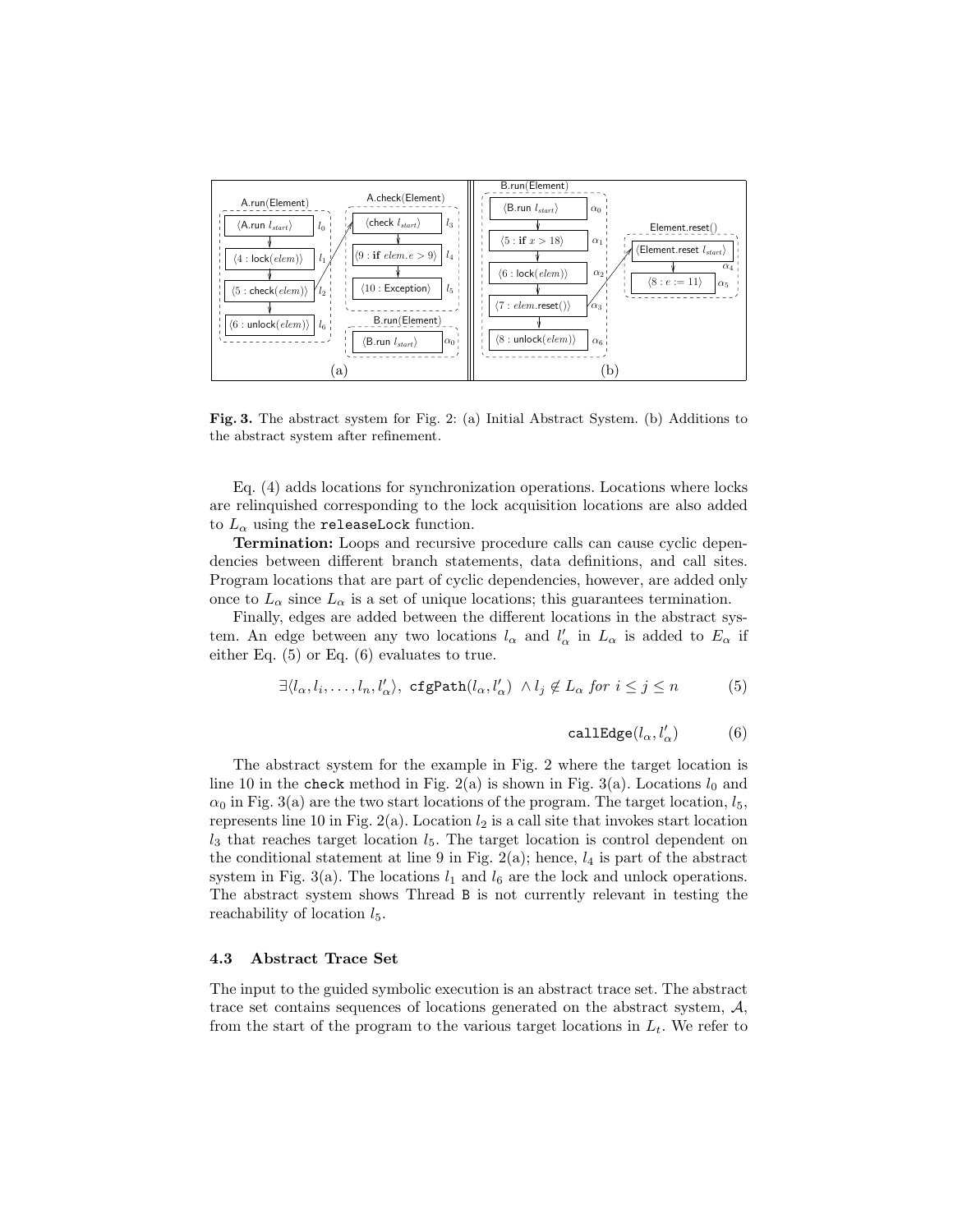the sequences generated on the abstract system as abstract traces to distinguish them from the sequences generated on the CFGs. To construct the abstract trace set we first generate intermediate abstract trace sets,  $\{P_0, P_1, \ldots, P_{t-1}\},\$ that contain abstract traces between start locations of the program  $(L_s)$  and the input target locations  $(L_t)$ . For each target location,  $l_i \in L_t$ , we use Eq. (7) to create a set of abstract traces,  $P_i$ , where each abstract trace leads from the start of the program to  $l_i$ .

$$
\forall l_0 \in L_s, \ P_i := \{ \langle l_0, l_1, \dots, l_i \rangle \mid l_j \neq l_k, \ \langle l_l, l_{l+1} \rangle \in E_\alpha \}
$$
  
for  $j \neq k$  and  $0 \leq j, k \leq i$  and  $0 \leq l \leq i - 1 \}$  (7)

Eq. (7) generates traces of finite length in the presence of cycles in the abstract system caused by loops, recursion, or cyclic dependencies in the program. Eq.  $(7)$  ensures that each abstract trace generated does not contain any duplicate locations by not considering any back edges arising from cycles in the abstract system. We rely on the guidance strategy to drive the program execution through the cyclic dependencies toward the next interesting location in the abstract trace; hence, the cyclic dependencies are not encoded in the abstract traces that are generated from the abstract system.

Each intermediate abstract trace set,  $P_i$ , contains several abstract traces from the start of the program to a single target location  $l_i \in L_t$ . We generate a set of final abstract trace sets:

$$
\Pi_{\mathcal{A}} := \{ \{\pi_0, \ldots, \pi_{t-1}\} | \pi_0 \in P_0, \ldots, \pi_{t-1} \in P_{t-1} \}
$$

Each  $\Pi_{\alpha} \in \Pi_A$  contains a single abstract trace from the start of the program to a target location. In essence,  $\Pi_{\alpha} := \{\pi_{\alpha_0}, \pi_{\alpha_1}, \pi_{\alpha_{t-1}}\}$  where each  $\pi_{\alpha_i} \in \Pi_{\alpha_i}$ is an abstract trace from the start of the program to a unique  $l_i \in L_t$  and  $|H_{\alpha}| = |L_t|.$ 

The input to the guided symbolic execution technique is  $\Pi_{\alpha} \in \Pi_{\mathcal{A}}$ . The different abstract trace sets in  $\Pi_A$  allow us to easily distribute checking the feasibility of individual abstract trace sets on a large number of computation nodes. Each execution is completely independent of another and as soon as we find a feasible execution path to the target locations we can simply terminate the other trials.

In the abstract system shown in Fig.  $3(a)$  there is only a single target location—line 10 in check procedure shown in Fig. 2(a). Furthermore, the abstract system only contains one abstract trace leading from the start of the program to the target location. The abstract trace  $\Pi_{\alpha}$  is a singleton set containing  $\langle l_0, l_1, l_2, l_3, l_4, l_5 \rangle$ .

## 5 Guided Symbolic Execution

We guide a symbolic program execution along an abstract trace set,  $\Pi_{\alpha}$  :=  ${\lbrace \pi_0, \pi_1, \ldots, \pi_{t-1} \rbrace}$ , to construct a corresponding feasible execution path,  $\Pi_s :=$  $\langle s_0, s_1, \ldots, s_n \rangle$ . For an abstract trace set, the guided symbolic execution tries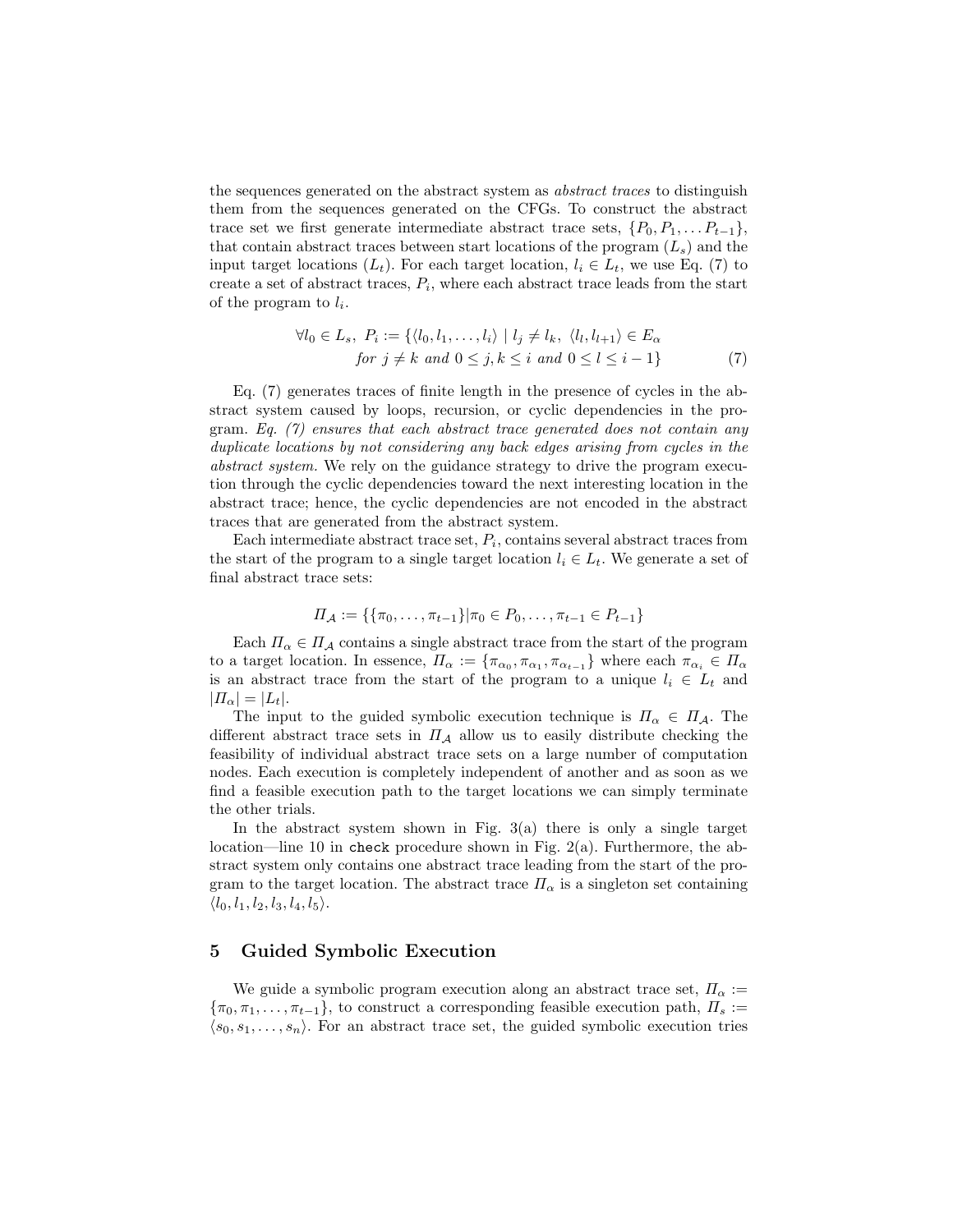1: /\* backtrack :=  $\emptyset$ ,  $A_{\alpha} := \Pi_{\alpha}$ ,  $s := s_0$ , trace :=  $\langle s_0 \rangle$  \*/ procedure main() 2: while within time bound() and  $\langle s, \Pi_\alpha, \text{trace} \rangle \neq null$  do 3:  $\langle s, \Pi_{\alpha}, \text{trace} \rangle :=$  guided symbolic execution(s,  $\Pi_{\alpha}, \text{trace}$ ) 4: procedure guided symbolic execution(s,  $\Pi_{\alpha}$ , trace) 5: while  $\neg$ (end\_state(s) or depth\_bound(s)) do 6: if goal\_state(s) then 7: print trace exit 8:  $\langle s', S_s \rangle :=$  get\_ranked\_successors $(s, \Pi_\alpha)$ 9: **for each**  $s_{other} \in S_s$  **do**<br>10: **backtrack** := **backtrack**  $backtrack := \text{backtrack} \cup \{ \langle s_{other}, \Pi_{\alpha}, \text{trace} \circ s_{other} \rangle \}$ 11: if  $\exists \pi_i \in \Pi_\alpha$ , head $(\pi_i) = \text{getCurrentLoc}(s)$  then<br>12:  $l_\alpha := \text{head}(\pi_i)$  /\* First element in the trace \*/  $l_{\alpha} := \texttt{head}(\pi_i)$  /\* First element in the trace \*/ 13:  $\mathcal{L}'_{\alpha} := \mathtt{head}(\mathtt{tail}(\pi_i))$  /\* Second element in the trace \*/ 14: if  $branch(l_{\alpha}) \wedge (l'_{\alpha} \neq getCurrentLoc(s'))$  then 15: return  $\langle s_0, A_\alpha := \text{refine\_trace}(A_\alpha, \pi_i), \langle s_0 \rangle \rangle$ 16: remove $(\pi_i, l_\alpha)$  /\* Update Trace \*/ 17:  $s := s'$ , trace := trace  $\circ s'$ 18: return  $\langle s', \Pi_{\alpha}, \text{trace} \rangle \in \text{backtrack}$ 

Fig. 4. Guided symbolic execution pseudocode.

to generate a feasible execution path that contains program states where the program location of the most recently executed thread in the state matches a location in the abstract trace. The total number of locations in the abstract trace is  $m := \sum_{\pi_i \in \Pi_\alpha} \texttt{length}(\pi_i)$  where the length function returns the number of locations in the abstract trace  $\pi_i$ . In our experience, the value of m is a lot smaller than  $n, m \ll n$  where n is the length of the feasible execution trace corresponding to  $\Pi_{\alpha}$  because the abstract traces contain large control flow gaps between two locations in the abstract trace. Intermediate program locations are not included in the abstract system or the resulting abstract traces.

The pseudocode for the guided symbolic execution is presented in Fig. 4. On line 1 we initialize the backtrack set as empty, store a copy of the input abstract trace set  $\Pi_{\alpha}$  in  $A_{\alpha}$ , set program state s to the initial program state  $s_0$ , and add  $s_0$  to the feasible execution trace. On line 3, main invokes guided symbolic execution where the values of the elements in the tuple are  $\langle s_0, \Pi_\alpha,\langle s_0\rangle\rangle$ . A time and depth bound are specified by the user as the termination criteria of the symbolic execution.

The guided symbolic program execution is a greedy depth-first search that picks the best immediate successor of the current state and does not consider unexplored successors until it reaches the end of a path and needs to backtrack. The search is executed along a path in the program until it reaches an end state (a state with no successors), a user-specified depth bound (line 5), a user-specified time bound (line 2), or the goal state (line 6). In the goal state, s, there exists a unique thread at each target location ( $\forall l_i \in L_t, \exists j \in$ getEnabledThreads(s), getLoc(s, j) ==  $l_i$ ). If the state s is the goal state (line 6) then the feasible execution trace is printed before exiting the search. In this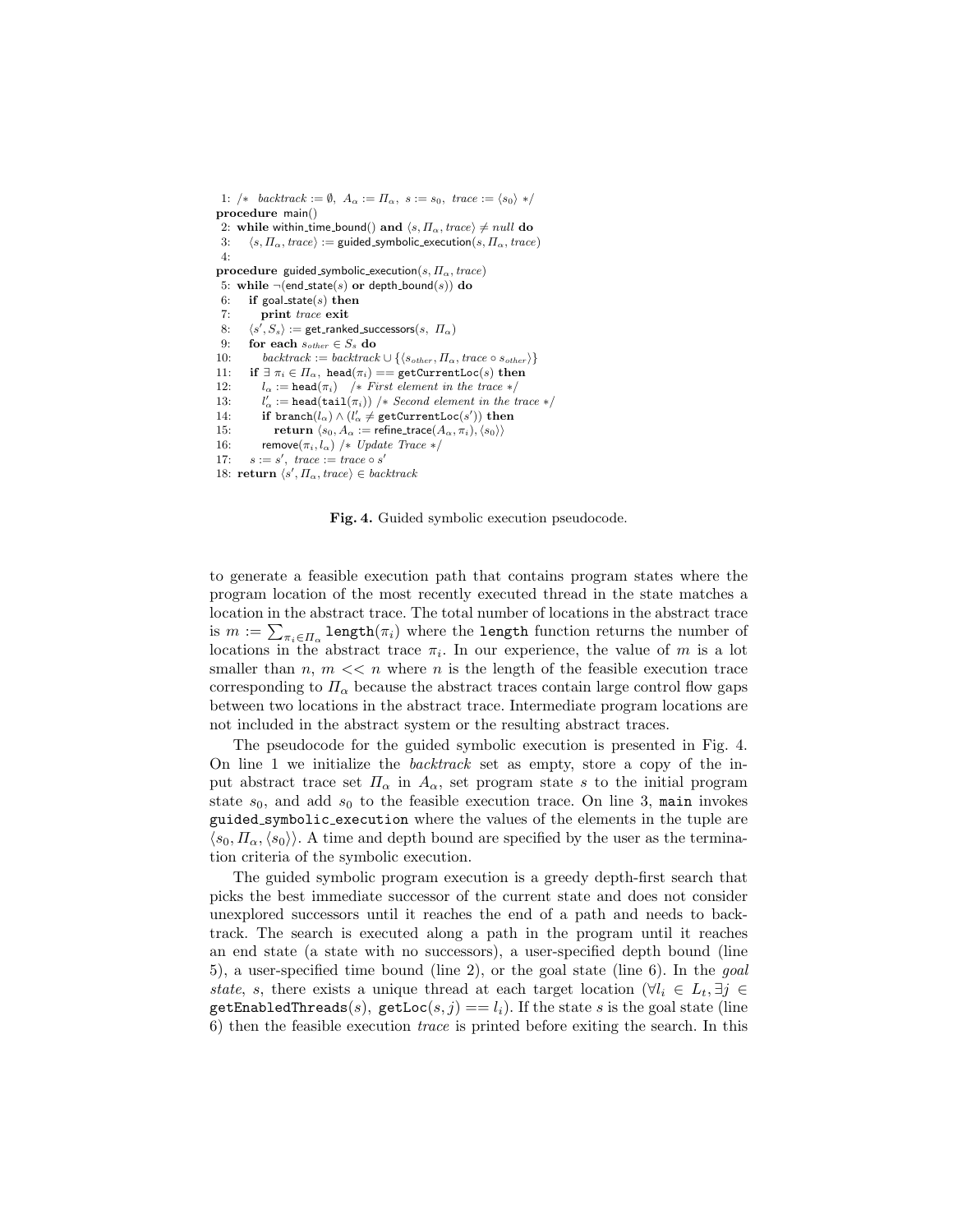scenario we are successfully able to find a corresponding execution trace that includes each location in the abstract trace set. The guided symbolic execution technique is guaranteed to terminate even if the goal state is not reachable because it is depth and time bounded.

States are assigned a heuristic rank in order to intelligently guide the program execution. The get ranked successors function returns a tuple  $\langle s', S_s \rangle$  on line  $8$  in Fig. 4 where  $s'$  is the best ranked successor of state  $s$  while all the other successors are in set  $S_s$ . Each  $s_{other} \in S_s$  is added to the backtrack set with the abstract trace set and the feasible execution trace (lines 9 and 10). The feasible execution trace added to the backtrack set with  $s_{other}$  denotes a feasible execution path from  $s_0$  to  $s_{other}$ . The best-ranked state s' is assigned as the current state and the feasible execution trace is updated by concatenating  $s'$  to it using the  $\circ$  function (line 17).

In order to match a location in the abstract trace set to a program state, the algorithm checks whether the program location of the most recently executed thread in state s matches the first location in an abstract trace,  $\pi_i \in \Pi_\alpha$  (line 11). The head function returns the first element of the input abstract trace. The tail function returns the input abstract trace without its head. Location  $l_{\alpha}$  is the first location in  $\pi_i$  while  $l'_\n\alpha$  is the immediate successor of  $l_\alpha$ . Location  $l_\alpha$  is removed from the abstract trace (line 16) if refinement is not needed. Removing  $l_{\alpha}$  updates  $\pi_i$  and in turn updates  $\Pi_{\alpha}$ . The execution now attempts to match the location of the most recently executed thread in the current state toward the next location in  $\pi_i$  by directing the search.

The abstract trace set is immediately refined when the program execution is unable to execute the program along the desired target of a conditional branch statement in an abstract trace  $\pi_i$  on line 15 in Fig. 4. The refinement is invoked when the current values of the variables in the branch predicate  $l_{\alpha}$  do not result in the desired successor  $s'$  of  $s$ . The refinement is performed on the abstract trace set  $A_{\alpha}$  (a copy of the original unmodified abstract trace set  $\Pi_{\alpha}$ ). After the refinement the search is restarted from the initial program state  $s_0$  and the updated abstract trace set  $A_{\alpha}$ . The details on the refinement process are given in Section 6.

The get ranked successors(s,  $\Pi_{\alpha}$ ) in Fig. 4 takes as input a program state s and the abstract trace set  $\Pi_{\alpha}$ . The runtime environment generates a set of successors  $\{s'_0, s'_1, \ldots, s'_x\}$  for the program state s. For each successor state  $s'_i$ , we compute its heuristic value using a two-tier and data ranking scheme. The two-tier ranking scheme has been described in earlier works [18, 19] while ranking the data non-determinism is new to this work.

**Two-tier Rank:**  $h_1(s'_i) := \sum_{\pi_j \in \Pi_\alpha} \text{length}(\pi_j)$  is the first-level rank of s. Intuitively, program states along execution paths that correspond to more locations from the input abstract trace set are ranked better than others [18]. States with lower heuristic values are ranked higher. The second-level rank is used to prioritize the states that have the same first-level rank. The secondlevel rank of  $s_i'$  is an estimate of the distance from the program state to the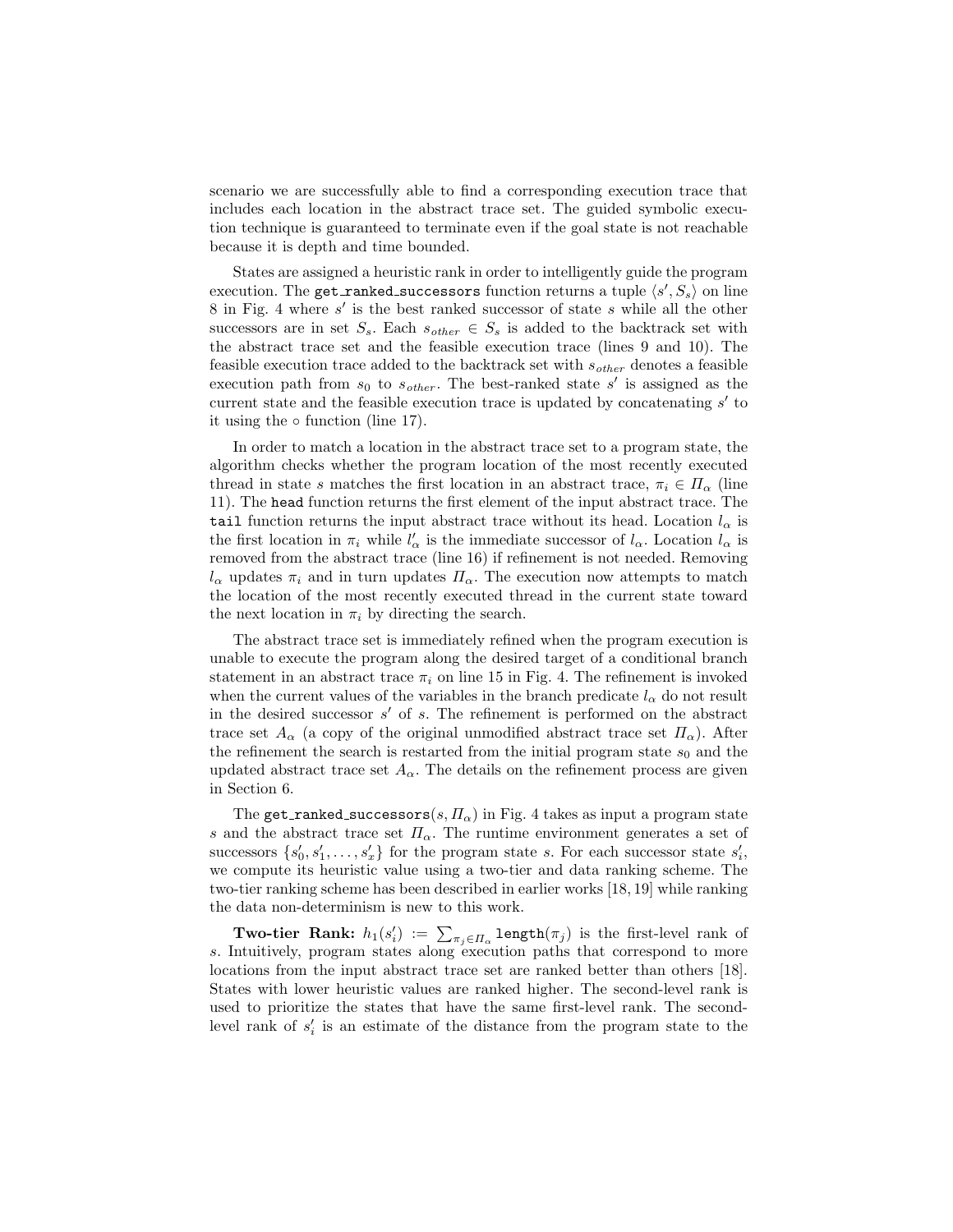procedure refine\_trace( $A_{\alpha}, \pi_{i}$ ) 1:  $l_{branch} := \texttt{head}(\pi_i)$ 2:  $L_v := \{l_v \mid \text{defines}(l_v, v)\}\$ 3:  $L_{\alpha} := L_{\alpha} \cup L_{\nu}$ , Recompute the fixpoint for A (Section 4.2) 4:  $\pi_v := \text{get\_abstract\_trace}(L_v)$ 5:  $\pi_{pre} := \langle l_0, \ldots, l_k \rangle$  such that  $\exists \langle l_0 \ldots l_k \rangle \circ \pi_i \in A_\alpha$ 6: if  $\exists l_a \in \pi_{pre}, l_b \in \pi_v$ , same\_lock $(l_a, l_b)$  then 7:  $\pi_v := \pi_v \circ l'_b$  where releaseLock $(l'_b, l_b)$ 8:  $\pi_{new} := \pi_v \circ \pi_{pre}$ 9:  $A_{\alpha}$ .replace\_trace( $\pi_{pre} \circ \pi_i$ ,  $\pi_{new} \circ \pi_i$ )

Fig. 5. Refinement pseudocode.

next program location in any of the abstract traces in  $\Pi_{\alpha}$  [19]. A high-level description of the second-level rank is provided in a technical report [20].

Ranking Data Non-Determinism: New in this work we rank the nondeterministic choices that are generated for complex input data structures. We rank  $s_i'$  at a point of complex data non-determinism for some object  $obj_{sym}$ . If there exists in an abstract trace in  $\Pi_{\alpha}$  a call site l where  $obj_{sym}$  is the object that invokes the procedure containing the start location  $l'$ , then we prefer successor states where  $obj_{sym}$  is initialized to objects of type  $T := \texttt{getClass}(l')$ . The getClass function returns the class containing the program location  $l'$ . The  $h_3(s'_i) := 0$  if  $obj_{sym}$  points to an object of type T; otherwise,  $h_3(s'_i) := 1$ . The information in the abstract trace allows us to intelligently pick objects of types that lead to the target location.

## 6 Refinement

The refinement process is invoked when the symbolic execution cannot reach the target of the branch statement in an abstract trace,  $\pi_i$ . The variables in the branch predicate can either be concrete, symbolic, global, or thread-local. In an effort to execute the needed branch condition in the abstract trace we add locations in the abstract system that redefine variables in the branch predicate. The algorithm for refine trace( $A_{\alpha}, \pi_i$ ) is shown in Fig. 5. We define some additional functions that are used to describe the refinement process.

- same\_lock $(l_a, l_b)$  returns true iff acquireLock $(l_a)$  ∧ acquireLock $(l_b)$  such that  $l_a$  and  $l_b$  acquire the lock on the same object.
- get abstract trace( $L_v$ ) returns an abstract trace from the start of a program to  $l_v \in L_v$ .
- $\Pi_{\alpha}$ .replace\_trace( $\pi_i$ ,  $\pi_j$ ) substitutes  $\pi_i$  with  $\pi_j$  in the abstract trace set  $\Pi_{\alpha}$ .

The refinement process is shown in Fig. 5. The first element of the abstract trace,  $\pi_i$ , is a branch statement as assumed on line 1 of Fig. 5. To generate a set of program locations,  $L_v$ , on line 2 we select locations where thread-local and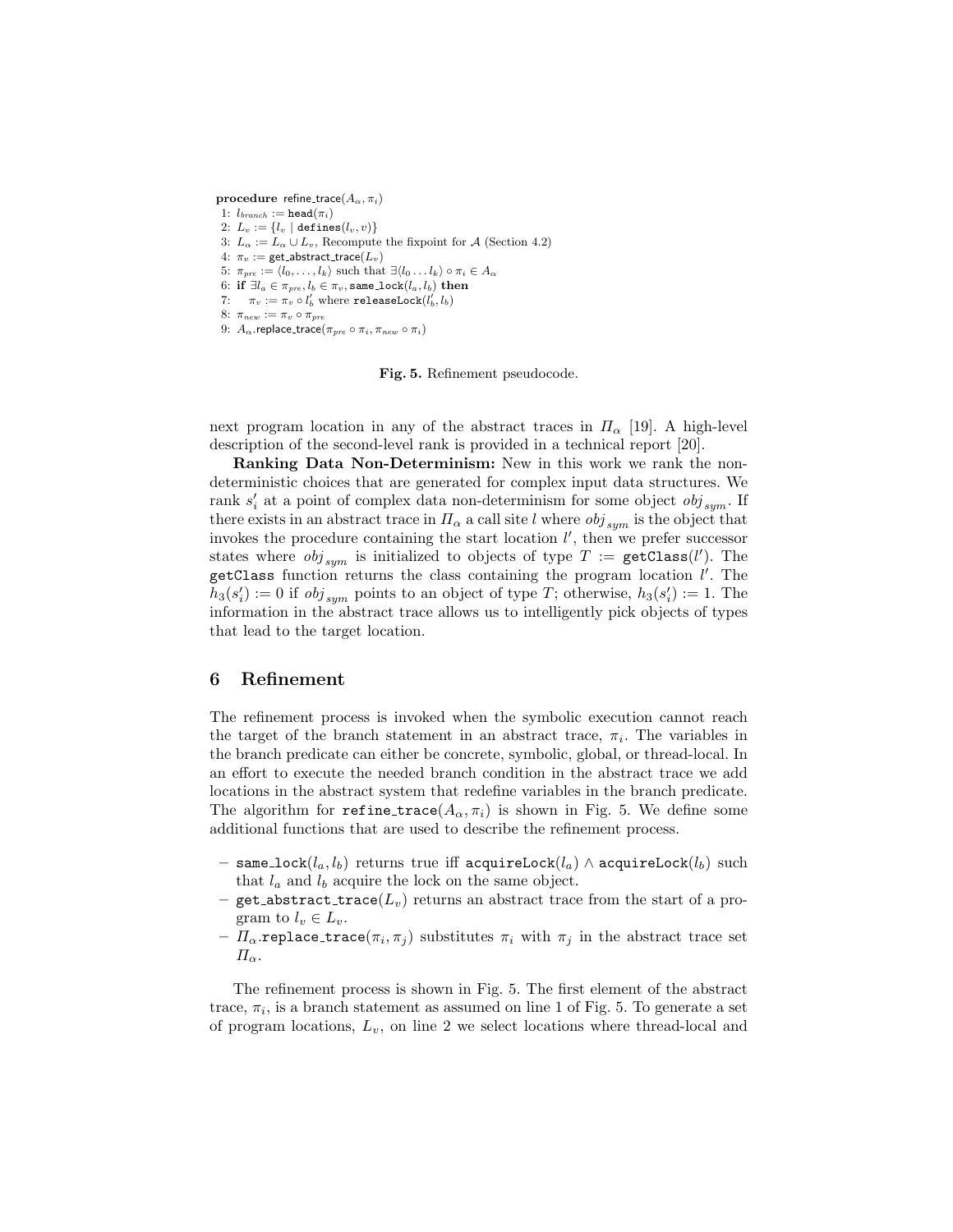global variables in the branch predicate are redefined. We use an interprocedural data flow analysis to generate  $L_v$ . We compute an alias analysis through different procedures to check if variables passed to different procedures can alias the same object. We also compute the reaches definition along interprocedural paths. Note this more expensive data flow analysis is invoked on a need-to basis in the refinement phase when the original intraprocedural data flow analysis was insufficient to generate the key locations in determining the reachability of the target locations.

The fixpoint for the abstract system, A, is recomputed to add the locations that are relevant in checking the reachability of all  $l_v \in L_v$ . The abstract system is now modified and contains a new set of locations and edges. The get abstract trace returns an abstract trace in the abstract system from the start of the program to some location in  $L_v$ . We randomly pick a  $l_v \in L_v$  and generate an abstract trace from the start of the program to  $l_v$  in A. When there are multiple abstract traces to  $l_v$  then we, again, randomly pick an abstract trace.

The abstract trace set  $A_{\alpha}$  is updated with a new abstract trace that contains additional locations leading to the definition of a variable used in the branch predicate. In Fig. 5,  $\pi_v := \langle l_0, \ldots, l_v \rangle$  is an abstract trace from the start of the program to location,  $l_v$ , that defines a variable in the branch predicate. The abstract trace  $\pi_{pre}$  is the prefix of the trace  $\pi_i$  in the original abstract trace set. The prefix denotes the sequence of locations from the start of the program up to, and not including, the conditional branch statement that cannot reach the desired target.

In order to generate the replacement abstract trace we check the lock dependencies between  $\pi_{pre}$  and  $\pi_v$ . If  $\pi_{pre}$  and  $\pi_v$  acquire the lock on the same object (line 6), then we add the corresponding lock relinquish location to  $\pi$ <sub>v</sub> (line 7). Adding the lock relinquish location ensures that if one thread acquires a lock to define a variable in the branch predicate, then after the definition another thread is not blocked trying to acquire the same lock to reach the conditional statement. A new prefix,  $\pi_{new}$ , is essentially created by combining  $\pi_v$  and  $\pi_{pre}$ . This operation adds to the abstract trace the definition of a variable in the branch predicate before the conditional statement. Finally we replace in the abstract trace set  $A_{\alpha}$ the abstract trace corresponding to  $\pi_{pre} \circ \pi_i$  with  $\pi_{new} \circ \pi_i$  (line 9). The guided symbolic execution is now restarted from the initial program state  $s_0$  and guided along the updated abstract trace set.

Suppose,  $A_{\alpha} := \{ \langle l_0, l_1, l_2, l_3, l_4, l_5 \rangle \}$  and  $\pi_i := \langle l_4, l_5 \rangle$  for the example in Fig. 2. In the runtime environment we have found a feasible execution trace that visits locations  $l_0$  to  $l_3$ , but at the conditional branch  $l_4$  the execution cannot reach the desired target location  $l_5$ . The refinement process shown in Fig. 5 adds new locations and edges shown in Fig. 3(b) to the abstract system in addition to the ones shown in Fig. 3(a). In Fig. 3(b) location  $\alpha_5$  defines the integer field, e, of the shared variable elem;  $\pi_v := \langle \alpha_0, \alpha_1, \alpha_2, \alpha_3, \alpha_4, \alpha_5 \rangle$  such that the sequence leads from the start of the program to  $\alpha_5$  in Thread B. The prefix of  $\pi_i$  is  $\pi_{pre} := \langle l_0, l_1, l_2, l_3 \rangle$ . Locations  $l_1$  and  $\alpha_2$  in Fig. 3(a) and Fig. 3(b) respectively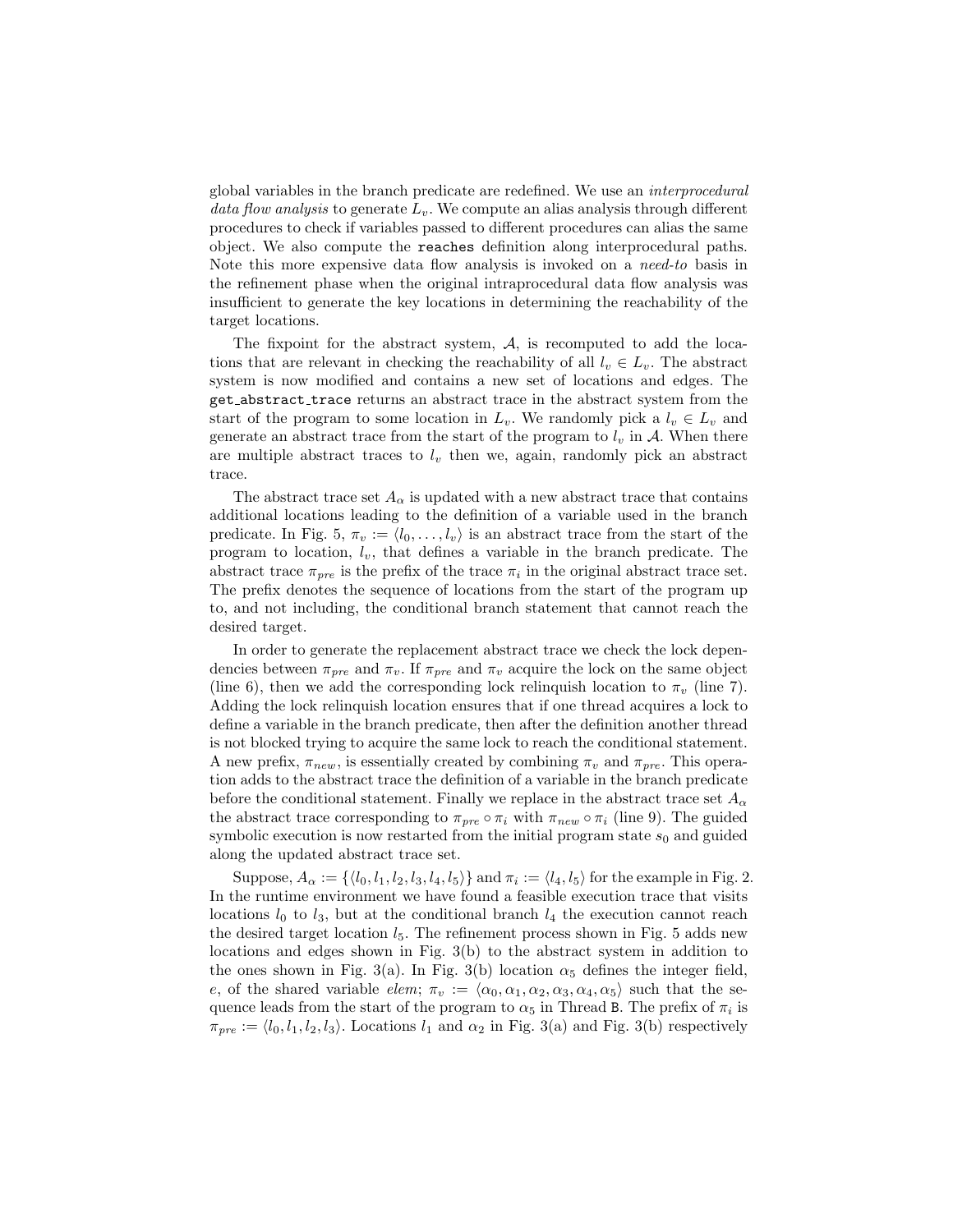|                       | Error Type SLOC Time Trace Memory |      |                 |               |                     |
|-----------------------|-----------------------------------|------|-----------------|---------------|---------------------|
|                       |                                   |      | $(\text{secs})$ | Sets          | MB                  |
| Reorder               | Reachability                      | 44   | 0.28            |               | $5 1.93 \text{ MB}$ |
| Airline               | Reachability                      | 31   | 0.30            |               | $3 1.58$ MB         |
| VecDeadlock0 Deadlock |                                   | 7267 | 1.21            | $\frac{5}{2}$ | 38 MB               |
| VecDeadlock1 Deadlock |                                   | 7169 | 0.98            | 17            | 38 MB               |
| VecRace               | Race                              | 7151 | 0.92            | 8             | 39 MB               |

Table 1. Information on models and abstract trace generation.

acquire the lock on the same object elem; hence, we add the lock release location to  $\pi_v := \pi_v \circ \alpha_6$ . Finally the guided symbolic execution is restarted from  $s_0$  and  $A_{\alpha} := {\pi_v \circ \pi_{pre} \circ \pi_i}.$ 

The refinement process can be invoked repeatedly for the same branch condition it is possible the same definition of the variable is added multiple times. Such a scenario allows us to handle the cases where the variable needs to be over a certain value in the branch predicate and its value is incremented by some variable or constant in the definition. The refinement strategy is in itself a heuristic. Developing and evaluating other refinement strategies is a work in progress.

## 7 Experimental Results

We conduct experiments on machines with 8 GB of RAM and two Dual-core Intel Xeon EM64T processors (2.6 GHz). We use the symbolic extension of the Java PathFinder (JPF) v4.1 model checker with partial order reduction turned on [16]. JPF uses a modified JVM that operates on Java bytecode. The abstractionrefinement and the heuristic computation processes are also performed on the Java bytecode. This allows us to model any libraries used by the program as part of the multi-threaded system.

We present an empirical study on five multi-threaded Java programs shown in Table 1. The Reorder and the Airline model are benchmarked examples while the VecDeadlock0, VecDeadlock1, and VecRace are examples that use the JDK 1.4 synchronized Vector library in accordance with the documentation. The programs are part of the JPF examples repository and can be obtained by downloading JPF from [10]. We use Jlint to automatically generate warnings on possible deadlocks and race-conditions in the synchronized Vector library [2]. The Reorder and Airline programs have user-defined reachability properties. The errors in the Vector library are caused by a combination of data values and thread schedules. For each program, in Table 1, we show the type of error, source lines of code (SLOC), total time taken in seconds to generate the set of abstract traces (Time), total number of abstract trace sets tested (Traces Sets), and total memory used (Memory). The parameters with the program names indicate the thread configuration of a particular program. Each parameter represents the total number of symmetric threads in the system.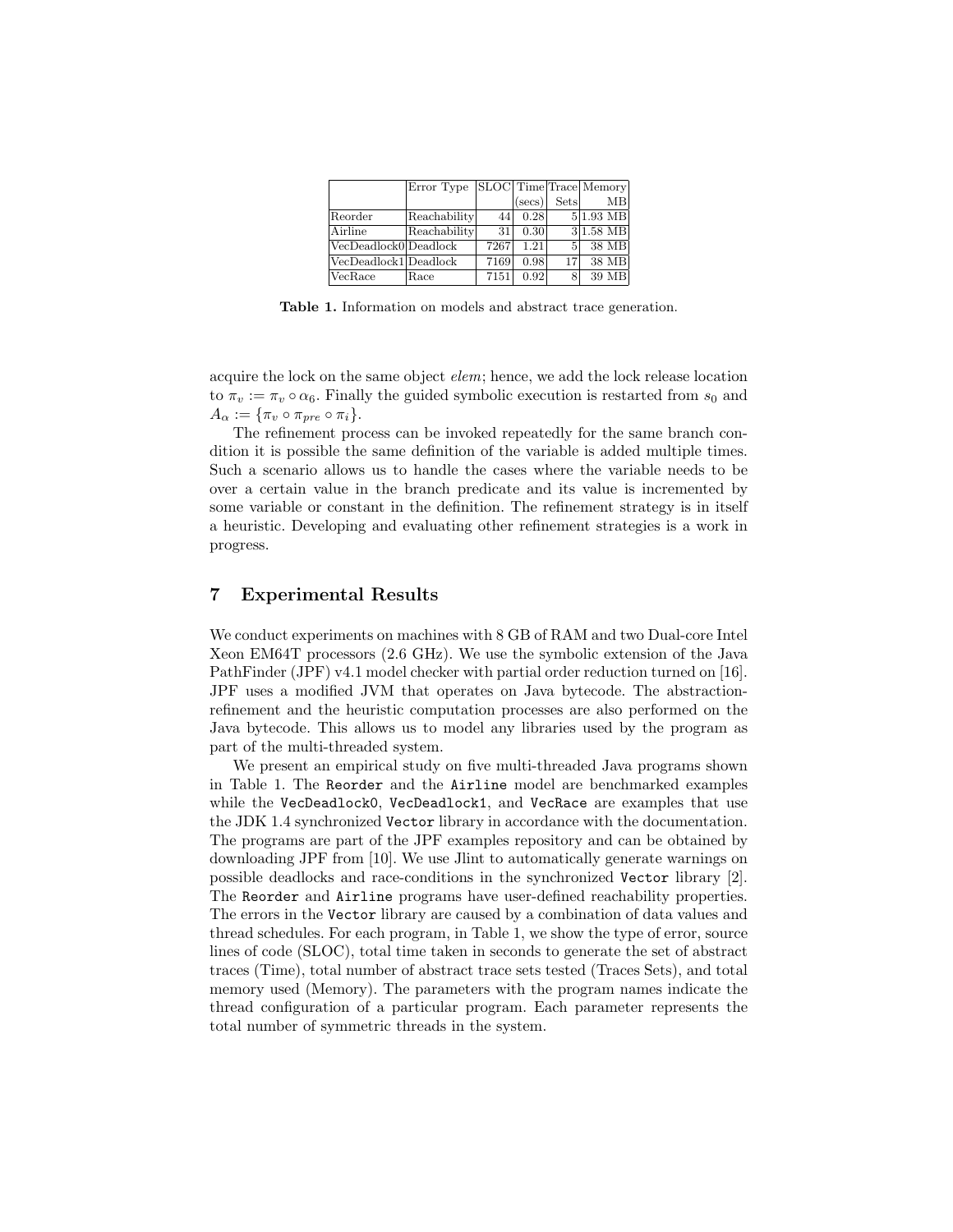| Model            |            |      | States Time Memory Total trace | Total          |
|------------------|------------|------|--------------------------------|----------------|
|                  | secs       | MВ   | Length                         | Refinements    |
| Reorder $(9,1)$  | 205 0.874  | 7MB  | 13                             |                |
| Reorder $(10,1)$ | 239 0.875  | 7MB  | 13                             | 1.             |
| Airline $(15.3)$ | 619 0.548  | 5MB  | 3                              | 13             |
| Airline $(20.2)$ | 1230 0.521 | 6MB  | 3                              | 19             |
| Airline $(20,1)$ | 1248 0.498 | 6MB  | 3                              | 20             |
| VecDealock0      | 37 1.003   | 66MB | 14                             | 1              |
| VecDeadlock1     | 294 1.005  | 69MB | 15                             | $\overline{2}$ |
| VecRace          | 312 1.032  | 65MB | 12                             | 1              |

Table 2. Effort in error discovery and abstract trace statistics.

Picking Abstract Traces: A large number of abstract trace sets can be generated from the abstract system. To pick the initial abstract trace sets we choose sets that contain traces with the smallest number of call sites leading from the start of the program to each target location. Several abstract trace sets may contain the smallest number of call sites. In Table 1, the number of abstract trace sets reported are the ones generated for the smallest number of call sites. For the programs used in this empirical study, we were able to discover the goal state by simply using the initial abstract trace sets.

We present in Table 2 the results for generating a concrete feasible execution trace corresponding to an abstract trace for the programs used in our empirical study. The guided symbolic execution trials for the different abstract trace sets reported in Table 1 are launched in parallel on different computation nodes since each trial is completely independent of the other trials. When a feasible execution trace is generated along an abstract trace set, we terminate the other trials. We present the total number of states generated, total time taken, and total memory used in the trial that generates a feasible execution trace corresponding to the abstract trace set. We also show the length of the initial trace  $(\sum_{\pi_i \in \Pi_{\alpha}} |\pi_i|)$  and total number of refinements performed on the abstract trace;  $\Pi_{\alpha}$  is the input abstract trace set.

The results in Table 2 indicate that the guided symbolic execution technique can quickly generate a concrete feasible execution to a corresponding abstract trace. In the VecDeadlock0, the technique only generates 37 states and takes about 1 second to find the deadlock in the program. Similarly in the VecDeadlock1 and VecRace programs, the guided symbolic execution only generates a few hundred states before generating a concrete trace to the error. Exhaustive symbolic execution using a depth-first search is unable to discover the errors in the programs used in the empirical study within a time bound of one hour.

In the examples shown in Table 2 most models require only one or two refinements to find the goal state. In these models one or two perturbations to global variables were required to elicit the errors in the system. A related heuristic, the iterative context-bounding approach bounds the number of preemptions along a certain path in order to reach the error faster [12]; however, for the configurations of the models used in this study the iterative context-bounding approach with a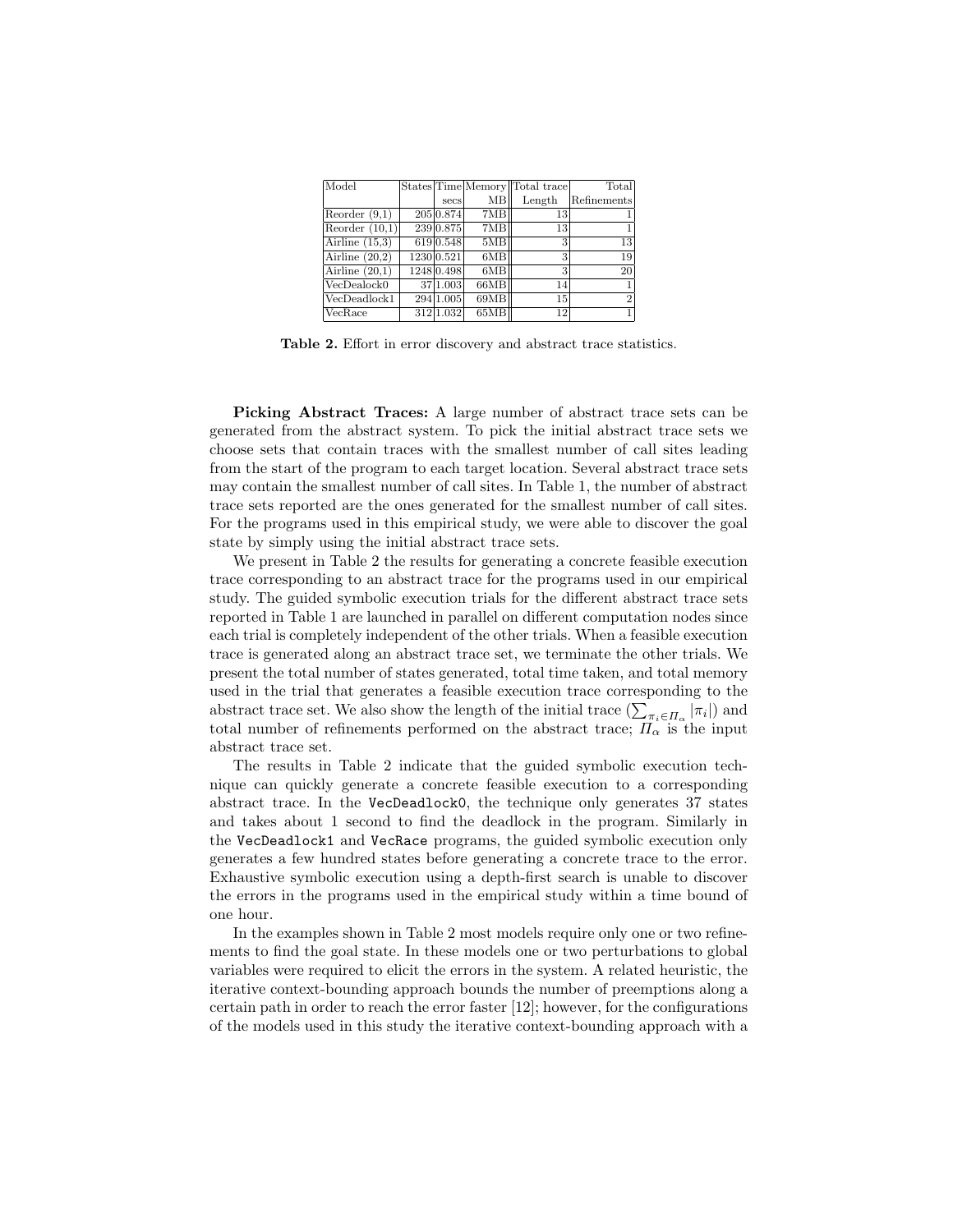preemption bound of two, the Chess concurrency testing tool was unable to find the error in a time-bound of one hour even with no data non-determinism [13]. Note that we created corresponding  $C#$  programs. The Airline model required a larger number of refinements because the reachability of the target location depends on the value of a global counter that is modified by different threads. In this case even with the correct number of preemptions as the input the iterative context-bounding approach was unable to discover an error. ConTest, [6], was also unable to find an error in the models with the thread configurations used in the empirical study in a 1000 trails (these experiments too were conducted in the absence of data non-determinism).

## 8 Related Work

Recent work by Tomb et al. uses symbolic execution to generate concrete paths to null pointer exceptions at an inter-procedural level in sequential programs [24]. In contrast, concolic testing executes the program with random concrete values in conjunction with symbolic execution to collect the path constraints over input data values [23, 22]. The cost of constraint solving in concolic testing to achieve full path coverage in a concurrent system is extremely high. The techniques presented in this work are complementary to concolic testing. The techniques can also be used to efficiently guide concolic testing.

Recent work shows that guiding the concrete program execution along a sequence of manually generated program locations relevant in verifying the feasibility of the target location dramatically lowers the time taken to reach the target location [18]. The manual aspect of generating relevant program locations is tedious and sometimes intractable.

Race-directed random testing of concurrent programs uses the output of imprecise dynamic analysis tools and randomly drives threads to the input locations [21]. The work in [18] shows that guiding the search through key locations relevant in determining the target locations yields significantly better error discovery rates. Dynamic analysis tools such as ConTest use heuristics to randomly add perturbations in the thread schedules [6]. The results are similar to those obtained with just a stateless random search and it is not very effective in error discovery. Chess is a concurrency testing tool that systematically explores thread schedules in  $C#$  programs and supports iterative context bounding [12].

Model checking is a formal approach for systematically exploring all possible behaviors of a concurrent software system [9, 17, 25, 3]. The state space explosion problem renders it intractable in verifying medium to large-sized programs. Conservative abstractions are applied to high-level programming languages [8, 3] in order to verify programs. The abstraction is iteratively refined if it generates an infeasible counter-example to an error state. Counter-example guided abstraction refinement techniques are successful in verifying sequential programs; however, they are not effective for testing concurrent programs.

Related works in hardware verification guide the simulation of the concrete model using an abstract model of boolean variables that represent the transition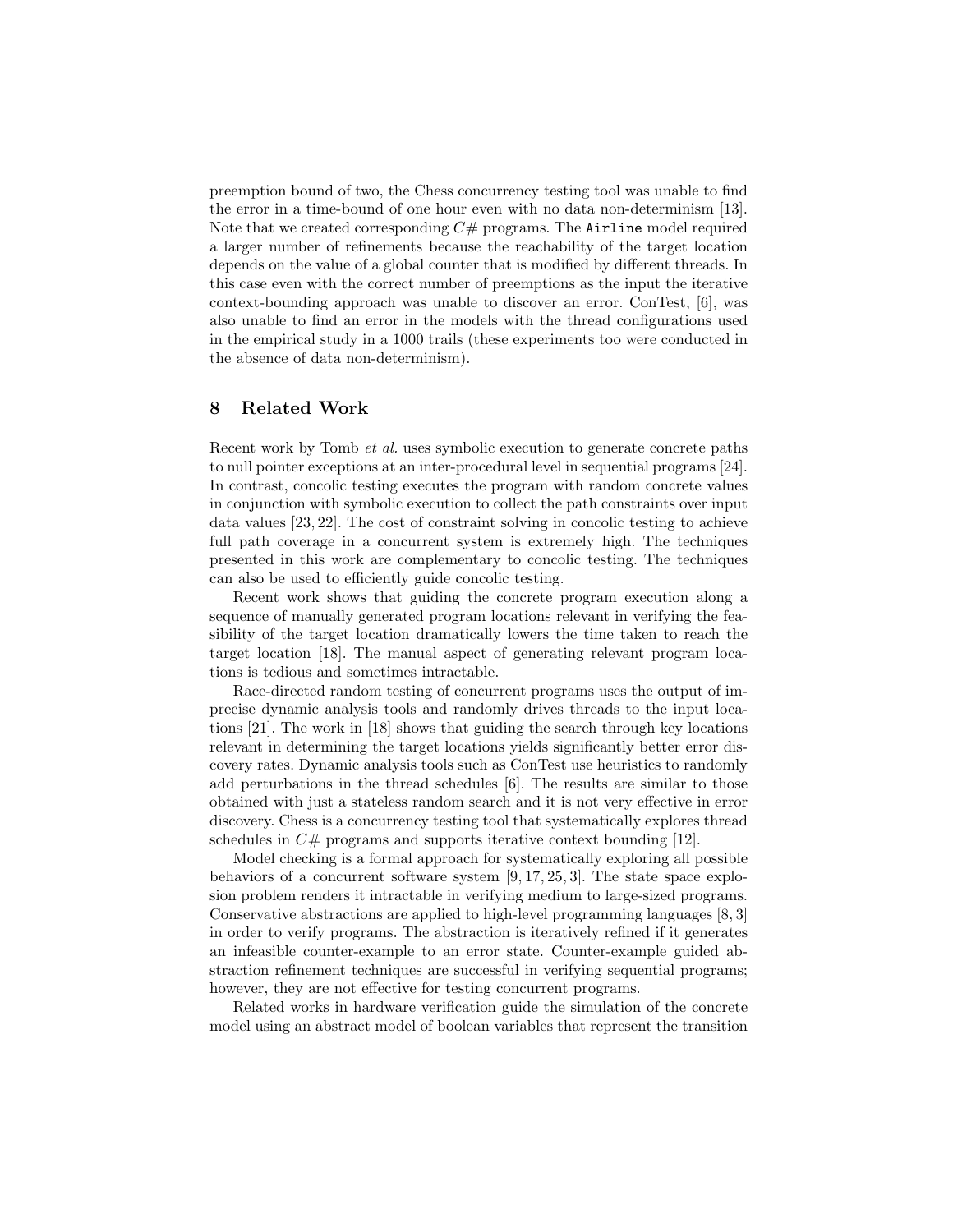relation [14, 15]; however, these works are limited to verifying circuit designs and boolean programs. The techniques cannot be extended to verify complex concurrent software systems. Another area of related work is the use of abstract databases and heuristics that are used to guide the searches in planning problems [4].

There is a large body of related work aimed at verifying and testing concurrent programs. A detailed discussion on various related works is provided in a technical report [20].

## 9 Conclusions and Future Work

In this work we present an abstraction-guided symbolic execution technique that efficiently detects errors caused by thread schedules and data values in concurrent programs. Based on a set of input target locations the technique automatically generates an abstract system that contains relevant locations in checking the reachability of the target locations. The symbolic execution is guided along traces in the abstract system to generate a corresponding feasible execution path to the target locations. Heuristics are used to efficiently rank thread and data non-determinism to guide the symbolic execution along the locations in the abstract system. We empirically show that the abstraction-guided refinement technique can find errors in multi-threaded Java programs in a few seconds where exhaustive search techniques are unable to find errors within a time bound of an hour.

In the case when we are unable to discover a feasible execution path, we want to design a probabilistic measure to estimate the likelihood of the reachability of the target locations as future work. Another avenue of future work consists of studying more precise refinement techniques based on compositional symbolic execution [1].

## References

- 1. S. Anand, P. Godefroid, and N. Tillmann. Demand-driven compositional symbolic execution. In C. R. Ramakrishnan and J. Rehof, editors, TACAS, volume 4963 of LNCS, pages 367–381. Springer, 2008.
- 2. C. Artho and A. Biere. Applying static analysis to large-scale, multi-threaded java programs. In Proc. ASWEC, page 68, Washington, DC, USA, 2001. IEEE Computer Society.
- 3. T. Ball and S. Rajamani. The SLAM toolkit. In G. Berry, H. Comon, and A. Finkel, editors, Proc. CAV, volume 2102 of LNCS, pages 260–264, Paris, France, July 2001. Springer-Verlag.
- 4. S. Edelkamp. Planning with pattern databases. In Proc. European Conference on Planning, pages 13–24, 2001.
- 5. D. Engler and K. Ashcraft. RacerX: effective, static detection of race conditions and deadlocks. In Proc. SOSP '03, pages 237–252, New York, NY, USA, 2003. ACM Press.